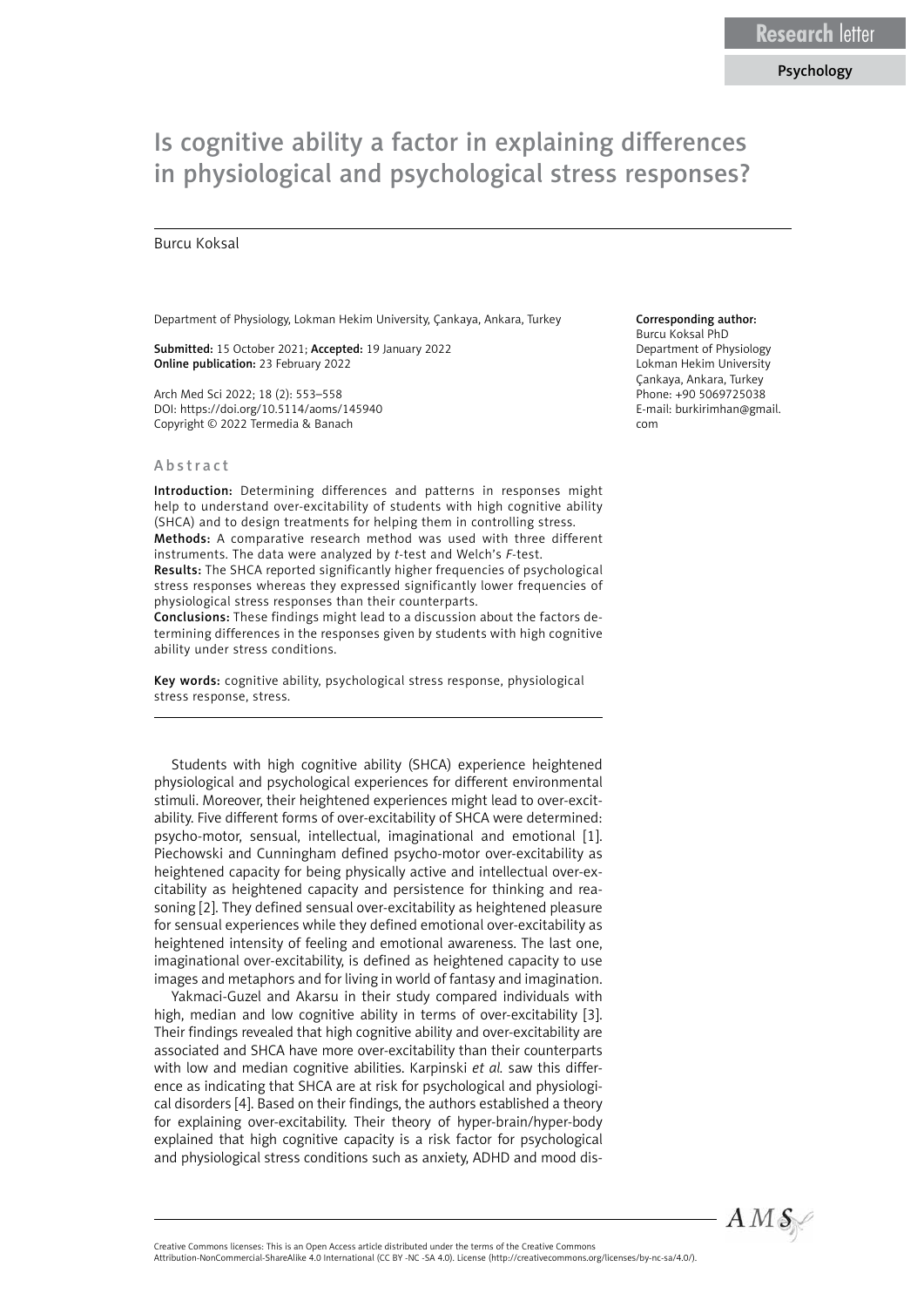orders. They studied 2213 male and 1472 female members of American MENSA, Ltd., a society of persons in the upper 2% of individuals taking an intelligence test. Their findings supported the idea that SHCA have a greater tendency to respond to stressors by ruminating and worrying, which are important predictors of psychological and physiological over-excitability leading to the disorders. The theoretical associations among over-excitability, stress and high cognitive ability can be represented by the following figure (Figure 1).

As seen from the model represented in Figure 1, two response types for over-excitability in stressful conditions are psychological and physiological responses. However, in the literature, perceived stress and general stress perceptions of SHCA have been studied without detailed data about psychological and physiological responses under specific stress conditions. Also, more studies have focused on the biological mechanism of stress responses of different subjects involving animals and ordinary or ill human subjects [5]. As one rare example focusing on individuals with high cognitive ability, Jung *et al*. investigated associations between high cognitive ability, stress and cytokines [6]. Their findings revealed that IQ levels of participants were positively associated with high levels of interferon  $\gamma$  (IFN- $\gamma$ ) and interleukin-10 (IL-10) while tumor necrosis factor  $\alpha$  (TNF- $\alpha$ ) and IL-6 were negatively associated with IQ levels. However, they did not find a direct relationship between intelligence and stress. Similarly, Singh and Sharma examined the relationship between perceived stress and stress reactivity, and general intelligence [7]. Their findings showed no relationship of general intelligence with perceived stress and stress reactivity. Sahin *et al.* also investigated the relationship between stress symptoms and cognitive ability by examining their experiences

regarding stress symptoms in the past 6 months and cognitive ability scores [8]. They found no significant relationship between stress symptoms and cognitive abilities of the participants. However, the researchers looked at the stress phenomena from the responses of individuals; they saw details of the picture regarding the relationship between stress and cognitive ability. For example, Amini studied SHCA and compared them with their ordinary counterparts in terms of cognitive reactions towards stress stimuli [9]. He found that SHCA showed significantly more cognitive reactions to stress stimuli. Similarly, Bénony *et al.* also reported that SHCA exhibited more anxiety and hyperactivity as indications of reactions related to low academic self-esteem as a stress factor, compared to their peers [10]. Hence, it can be claimed that measurement of reactions towards stress by detecting physiological and psychological stress responses regarding different stressful conditions might provide a better way to explain differences in stress responses of SHCA and students with normal cognitive ability. Considering only experiences regarding the psychological side of the stress response in the last 6 months does not provide a good reflection of stress responses under different stressful conditions, because the response patterns of students should be examined in detail and general patterns should be determined to see the whole picture about stress responses of SHCA. Therefore, this study purposes to investigate the association of cognitive ability of middle school students with their physiological and psychological stress responses.

Methods. The method of the study was causal-comparative research and two different groups of healthy students were compared in terms of physiological and psychological stress responses. Based on the comparisons, differences in stress



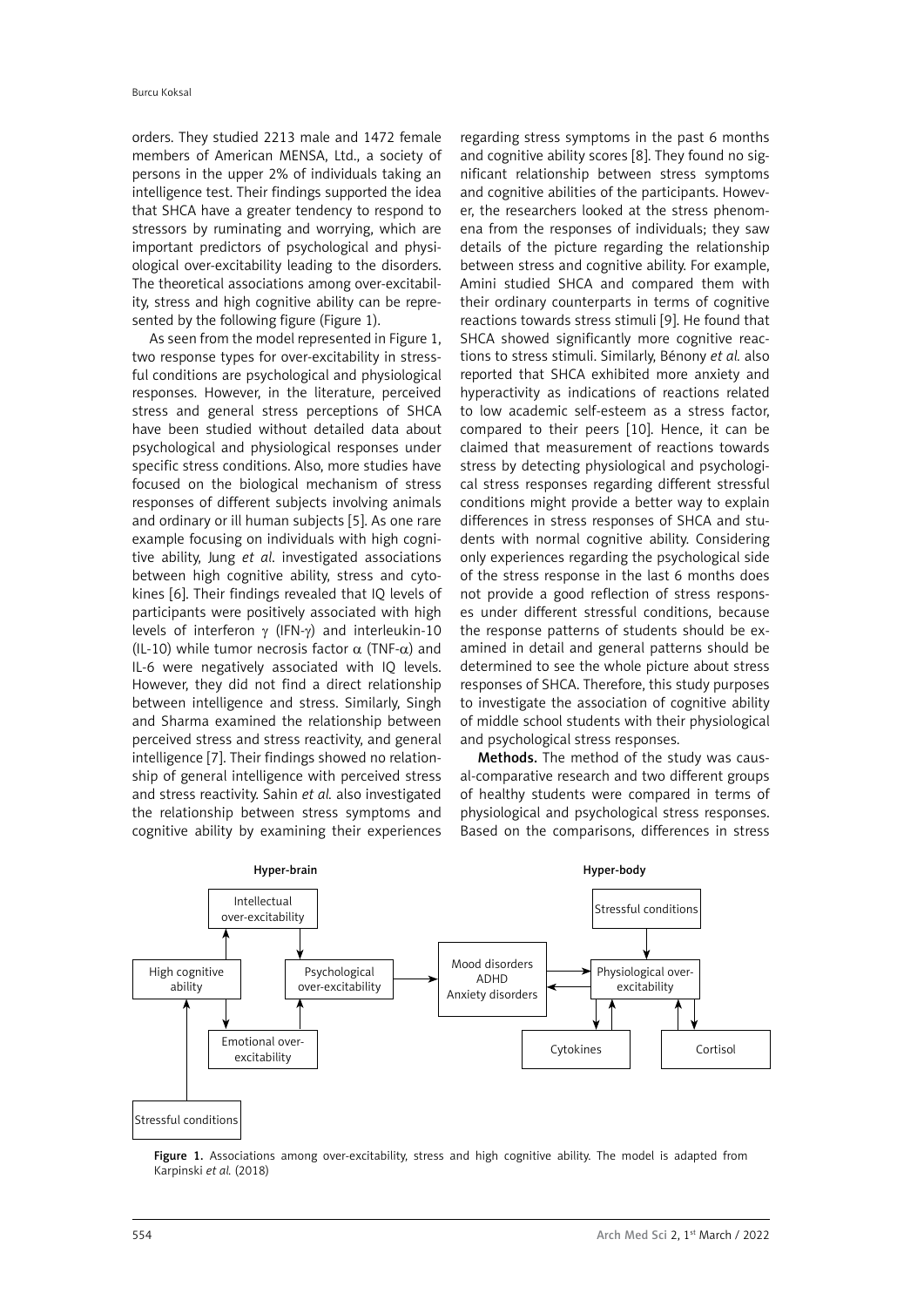responses of the groups were investigated by calculating correlations.

*Participants.* Two hundred and thirty-five middle school students were involved in the study. The number of females  $(n = 123)$  was higher than the number of males  $(n = 112)$  in the sample. For sampling, convenient sampling was used to reach the participants in pandemic conditions. Fifty-seven participants were diagnosed as students with high cognitive ability and mean age of the participants was 11.65. The majority of the participants (over 85%) were doing physical exercises and regularly fed. Cognitive ability of the participants was determined according to their acceptance by a public gifted education program. If they were admitted to the program, we are sure that they had taken two different IQ tests (general cognitive ability test and Wechsler Non-Verbal Test) and they obtained scores over the cut-off of these standard tests. However, ordinary students might have taken the tests or not, but we know that a small number of them might have taken the tests. Therefore, we can compare them with students diagnosed as having high cognitive ability. We know that the scores of SHCA in this study were higher than the 130 IQ point as a formal cut-off score to enter a formal after-school gifted program for SHCA. Other students did not receive any diagnosis by such an application of an IQ test.

*Instruments.* In this study, three different instruments were used. The first one is a personal information form involving questions about age, gender, school type (high ability or ordinary), health problem, regularity in feeding and sportive activities. The second one is a questionnaire including 12 items asking about the frequency of different physiological responses under the stress condition. The items have four different options: 1 for never, 2 for sometimes, 3 for frequently and 4 for always. As an example for the items, "my blood pressure increases when I am under stress" is a kind of physiological response to stress conditions. The third one is another questionnaire with 15 items asking about the frequency of different psychological responses under the stress condition. The items of this instrument also have four different options: 1 for never, 2 for sometimes, 3 for frequently and 4 for always. As one example for

the items, "I feel anxious when I am under stress" is a kind of psychological response to stress conditions. For validities and reliabilities of the scores on the questionnaires, Cronbach  $\alpha$  calculation and confirmatory factor analysis was conducted. The results are presented in Table I.

As seen in Table I, the scores on the questionnaires have acceptable construct validity and reliabilities [11, 12].

*Data analysis.* For comparing the groups in terms of physiological and psychological stress responses, Welch's *F* test was used. Also, mean and standard deviation were determined to describe data. At the same time correlations between physiological and psychological stress responses in different groups were also calculated.

*Findings.* Descriptive findings revealed that the students with high cognitive ability frequently present physiological stress responses under stress conditions (mean = 3.17 (0.51)). Similarly, the students with ordinary cognitive ability also frequently present physiological stress responses under stress conditions (mean = 2.93 (0.82)). In terms of psychological stress response, the students with high cognitive ability reported that they sometimes present this kind of response (mean = 1.53 (0.37)). The students with ordinary cognitive ability also indicated that they sometimes present this kind of response (mean =  $1.70$  (0.52)). The results of the comparisons showed that the students with high cognitive ability reported significantly higher frequencies of psychological stress responses than their ordinary counterparts (Welch's F (1, 154,34) = 6.45, *p* < 0.025). However, the students with high cognitive ability expressed significantly lower frequencies of physiological stress responses than their counterparts (Welch's *F* (1, 132,57) = 7.16, *p* < 0.025). In terms of paired comparisons, the students with high cognitive ability reported significantly higher frequencies for psychological stress responses than those for physiological stress responses (mean<sub>nsy</sub> = 3.17, mean<sub>nhy</sub> = 1.53, *t* = 14.82, df = 56, *p* < 0.001). Similarly, the students with ordinary cognitive ability reported significantly higher frequencies for psychological stress responses than those for physiological stress responses (mean<sub>ney</sub> = 2.93, mean<sub>nh</sub>  $= 1.70$ ,  $t = 13.29$ ,  $df = 56$ ,  $p < 0.001$ ). When look-

Table I. Cronbach  $\alpha$  and confirmatory factor analysis index values for the questionnaires

| Instrument                                                    | Confirmatory factor analysis index values |      |      |              | Cronbach $\alpha$ |
|---------------------------------------------------------------|-------------------------------------------|------|------|--------------|-------------------|
|                                                               | $X^2$ /df                                 | CFI  | GFI  | <b>RMSEA</b> |                   |
| <b>Questionnaire for</b><br>Physiological Stress<br>Responses | 2.64                                      | 0.88 | 0.90 | 0.08         | 0.84              |
| <b>Questionnaire for</b><br>Psychological Stress<br>Responses | 2.44                                      | 0.94 | 0.88 | 0.08         | 0.94              |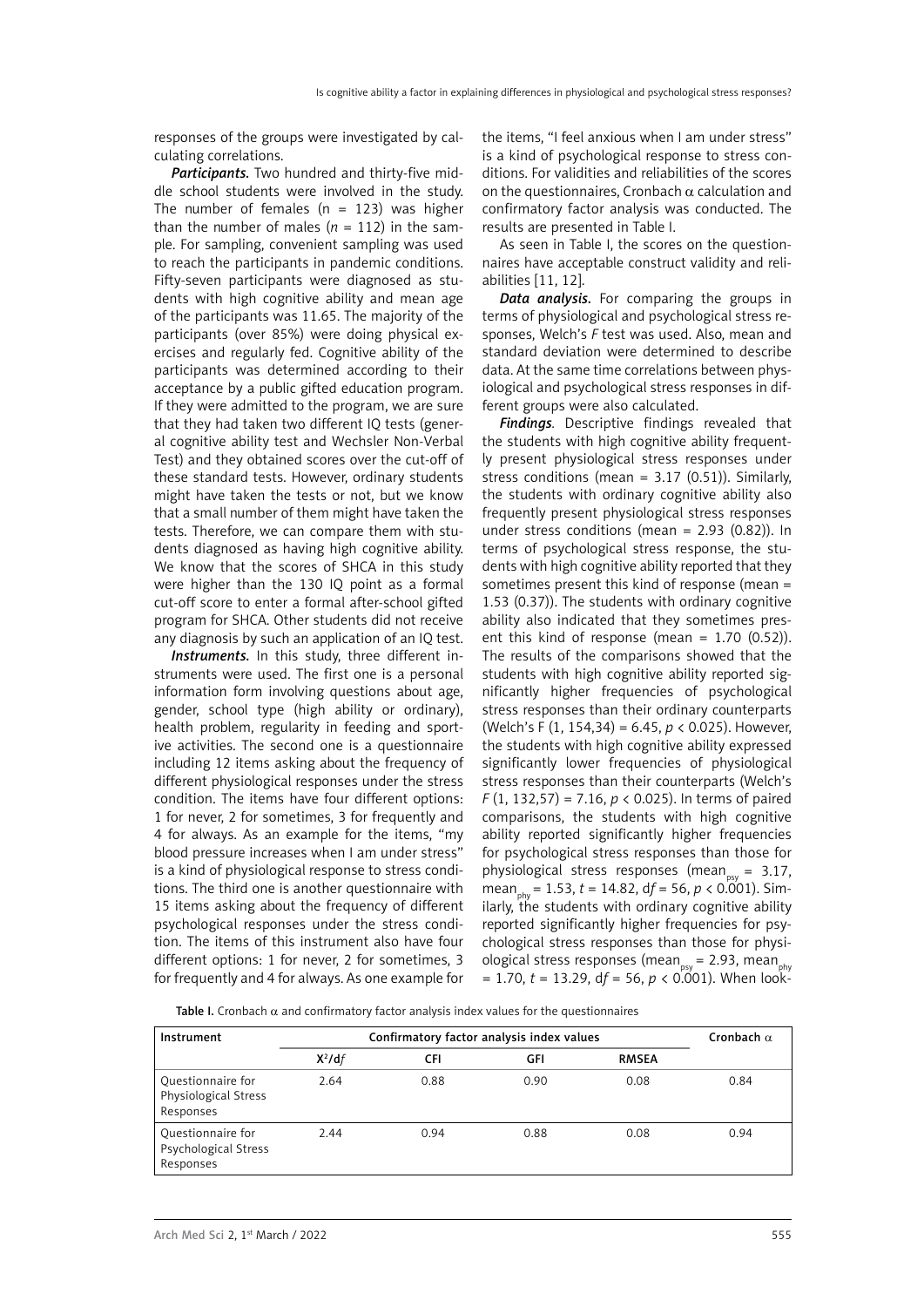ing at the relationship between psychological and physiological stress responses across the groups, it is clear that physiological stress responses of the participants were negatively correlated with the psychological stress responses for both of the groups (*r* = –0.77, *p* < 0.001 for SHCA students;  $r = -74$ ,  $p < 0.001$  for ordinary students). Distributions of the responses of the students in different groups for physiological and psychological stress responses are presented in Figure 2.

As seen in Figure 2, SHCA presented a narrower range of both physiological and psychological stress responses than their ordinary counterparts.

Discussion. The findings of this study revealed that SHCA reported significantly higher frequencies of psychological stress responses than their counterparts, whereas they expressed significantly lower frequencies of physiological stress responses than their counterparts. Also they reported a narrower range of physiological and psychological stress responses under different stress conditions. The findings are interesting in terms of reverse patterns in physiological and psychological stress responses. The biological mechanism of the stress response is well documented by previous animal and human studies [13–15]. However, this study reported more than possible biological mechanism by examining the psychological side of physiological and psychological stress responses of a special group of human subjects by directly asking them about their experiences. Hence the study reflects a different and important finding regarding stress experiences of SHCA as a sub-group of human subjects.



Figure 2. Distributions of the responses of the students in different groups for physiological and psychological stress responses (Note: Gray bars represent frequencies for SHCA while dark gray bars refer to frequencies for students with ordinary cognitive ability)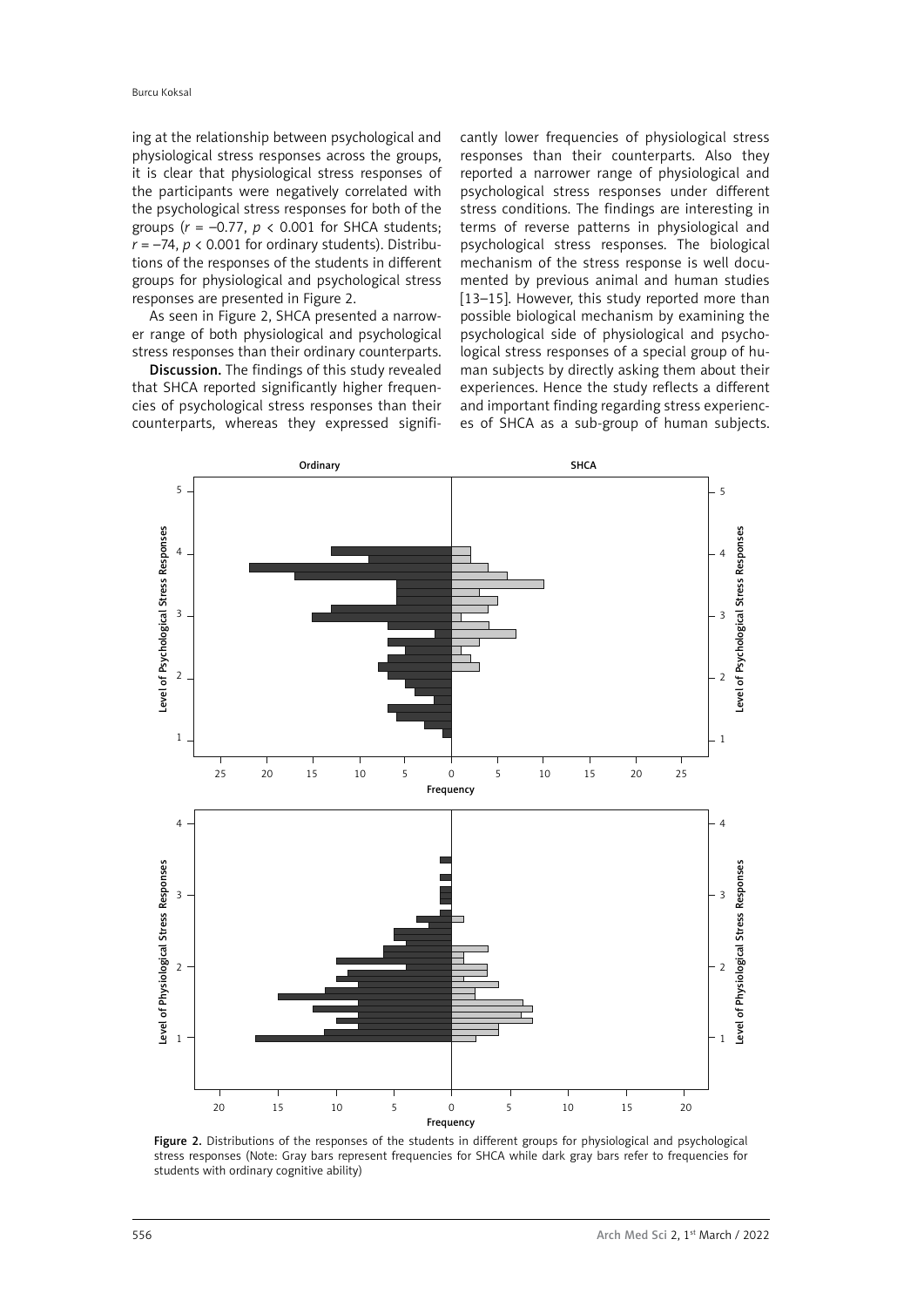By considering the findings of this study, we can claim that physiological and psychological stress responses do not go hand-in-hand when the SHCA is at the focus. Hence, new approaches to examine physiological and psychological stress responses are needed to see modeling changes in physiological and psychological responses after exposure to a stress condition. At the same time, the findings show the complex nature of examining physiological and psychological stress responses of SHCA, hence indicating a need to examine physiological and psychological stress responses of SHCA in a real context. The findings of this study might inform teachers and experts to design an effective learning environment for SHCA students and might also warn families with children with high cognitive ability about their inconsistency between different stress responses.

Previous studies focusing on general stress perceptions of SHCA found that SHCA experienced more stress than their ordinary counterparts [16, 17]. SHCA in this study also reported more stress than their ordinary counterparts when considering just psychological stress. Thus, we can claim that the disagreement with the literature might be related to the content of the instruments used in previous studies. Previous studies used a data collection instrument involving both physiological and psychological stress responses mixed in the same instrument [18]. But the stress response of individuals has two different sides: physiological and psychological stress responses. Hyper-brain and hyper-body theory reveals that the stress responses of SHCA should be examined from physiological and psychological aspects due to the over-excitability forms [4]. In line with this theory, this study also found different patterns in physiological and psychological stress responses of SHCA. Therefore, when the stress responses of SHCA are examined after collecting data from different instruments on physiological and psychological stress responses, different patterns and details might be seen. As in this study, stress responses of SHCA differed across different fields of stress responses when they were measured separately.

When the findings of this study are examined in detail, higher psychological and lower physiological stress responses of SHCA are not clinical and at serious levels for psychological disorders. As the reason for SHCA experiencing more psychological stress than ordinary counterparts, Webb stated that being SHCA, itself, is an important reason for psychological stress for SHCA [17]. Kaplan gave examples of different psychological stress factors regarding SHCA [18]. For example, peer pressure, struggle with labeling and parent pressure for high success are among the psychological stress factors [19]. Feld and Shusterman extended

the list by adding high competition and pressure for maintaining high success [20]. These factors might increase psychological stress responses of SHCA. The psychological stress response is first seen and then the physiological stress response occurs [21]. But a lower level of physiological stress response might be provided by effective use of coping strategies after psychological experience of stress, since SHCA use psychological coping strategies more effectively than their ordinary counterparts [22]. This factor might decrease the level of the physiological stress response.

In conclusion, this study reported comparative findings about an important aspect of modern life: high cognitive ability and stress responses. However, there are some limitations regarding the sample and data analysis. First, the sample size is limited to 235 middle school students. It is necessary to increase the sample size to see changes in ranges of stress responses and to use more powerful statistical analysis. Second, the data analysis is limited to comparison of the groups by Welch's *F* test; however, equality of the groups in terms of group members can be provided and additional variables such as severity of psychological experiences can be added to the analysis. At the same time, different groups of middle school students should be differently analyzed in terms of physiological and psychological stress responses in this study. For example, handicapped students might provide more detailed information.

# Conflict of interest

The author declares no conflict of interest.

## References

- 1. Ackerman CM. Identifying gifted adolescents using personality characteristics: Dabrowski's over-excitabilities. Roeper Rev 1997; 19: 229-36.
- 2. Piechowski MM, Cunningham K. Patterns of overexcitability in a group of artists. J Creat Behav 1985; 19: 153-74.
- 3. Yakmaci-Guzel B, Akarsu F. Comparing overexcitabilities of gifted and non-gifted 10th grade students in Turkey. High Abil Stud 2006; 17: 43-56.
- 4. Karpinski RI, Kolb AMK, Tetreault NA, et al. High intelligence: a risk factor for psychological and physiological over-excitabilities. Intelligence 2018; 66: 8-23.
- 5. Bove M, Fogacci F, Quattroccchi S, Veronesi M, Cicero AFG. Effect of Synaid on cognitive functions and mood in elderly subjects with self-perceived loss of memory after COVID-19 infection. Arch Med Sci 2021; 17: 1797-9.
- 6. Jung YH, Shin NY, Jang JH, et al. Relationships among stress, emotional intelligence, cognitive intelligence, and cytokines. Medicine 2019; 98: e15345.
- 7. Singh Y, Sharma R. Relationship between general intelligence, emotional intelligence, stress levels and stress reactivity. Ann Neurosci 2012; 19: 107-11.
- 8. Sahin NH, Guler M, Basim HN. The Relationship between cognitive intelligence, emotional intelligence, coping